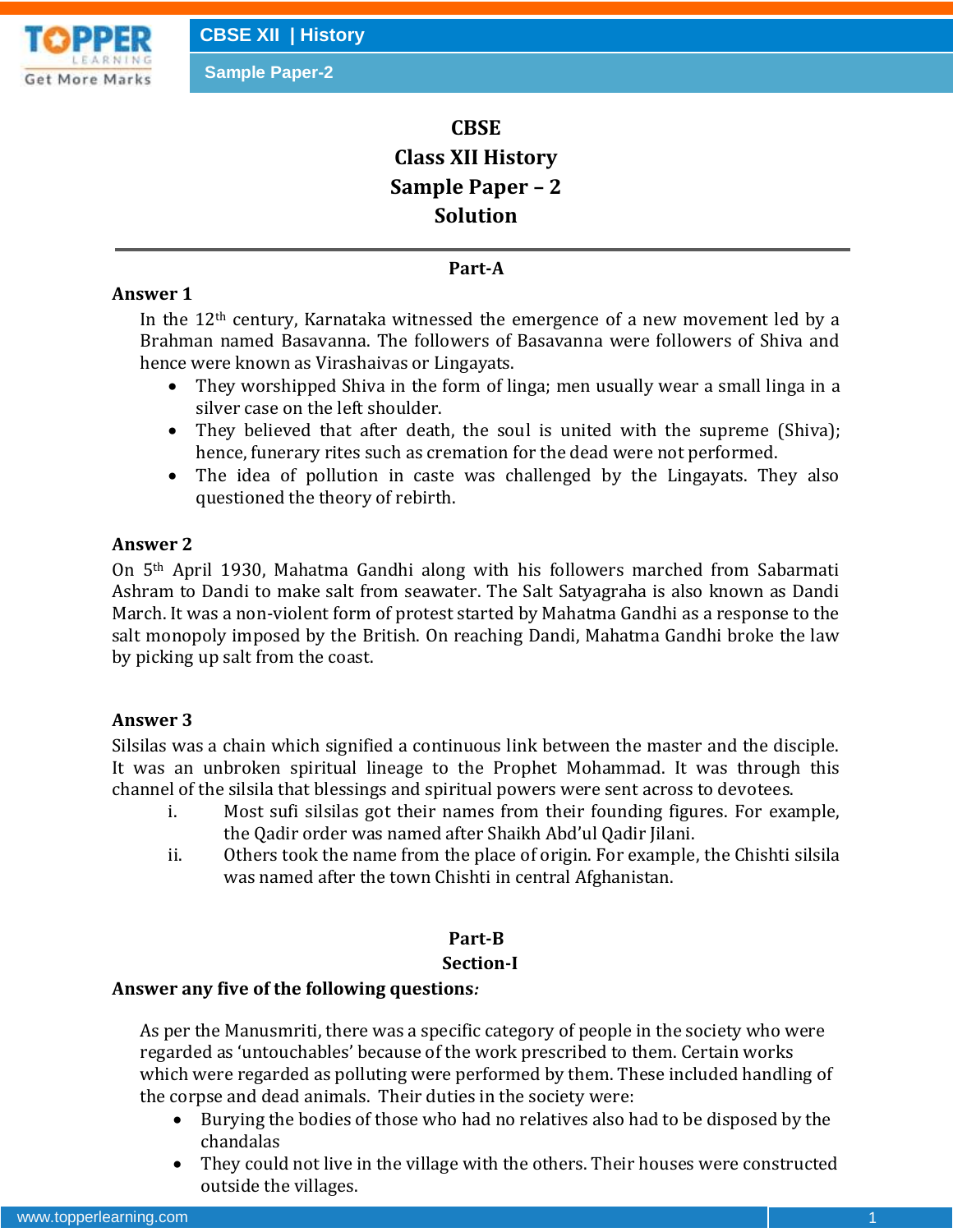

 They had to use the discarded utensils, wear iron ornaments and the clothes of the dead.

They could not walk around freely in the villages, often their site was also considered inauspicious.

## **Answer 5**

Main reasons for the fall of the Vijayanagara Empire were

- a. Krishna Deva Raya's death: Krishna Deva Raya's successors were troubled by the powerful nayakas or military chiefs. By the 1542, the central control had been transferred to another ruling lineage, the Aravidu.
- b. Shifting alignments: The period of the Aravidu was characterised by shifting alignments. This led to several alliances being formed against Vijayanagara.
- c. Rebellious military chiefs: Many of the military chiefs (nayakas) became strong and began establishing independent kingdoms following Krishna Deva Raya's death. These nayakas owned lands based on which they began to gain power.
- d. Succession wars: During the rule of Krishna Deva Raya, constant wars with neighbouring kingdoms became a regular phenomenon.
- e. Adventurous policy of Rama Raya: The policy of Rama Raya of playing one sultan against the other brought the sultans of all five states to together who defeated the Vijayanagar armies in the battle of Talikota.

## **Answer 6**

The East India Company introduced the Permanent Settlement of Bengal. The company officials were of the opinion that a fixed revenue would provide responsibility and security for assured returns on their investments. These investments were made primarily to improve the state of the estates. In the early years following Permanent Settlement, zamindars constantly defaulted on the payments of revenue. The reasons for the failure were

- a. Initial revenue demand was high because to cover up the anticipated losses, the Company had fixed the same revenue for all times. Therefore, zamindars defaulted on payments.
- b. At the time in the 1790s when demands were high due to the depressed prices of agricultural produce, ryots found it difficult to make payments to zamindars.
- c. The invariable nature of the revenue regardless of the harvest was the prime reason for the default in payments. According to the Sunset Law, if payments were not made by sunset of the specified date, the zamindari was subjected to auction.
- d. The power of the zamindars to collect rent from the ryots and manage the zamindari was initially limited according to the laws of the Company.

## **Answer 7**

Ibn-Battuta was a Moroccan traveller who visited India in 1332-33 CE. Because of his constant travelling nature, he is also called a globe trotter by many. While Ibn-Battuta has written many records on interesting things in India, his most detailed record is that of the Indian postal system. According to him, the Indian postal system was of two types: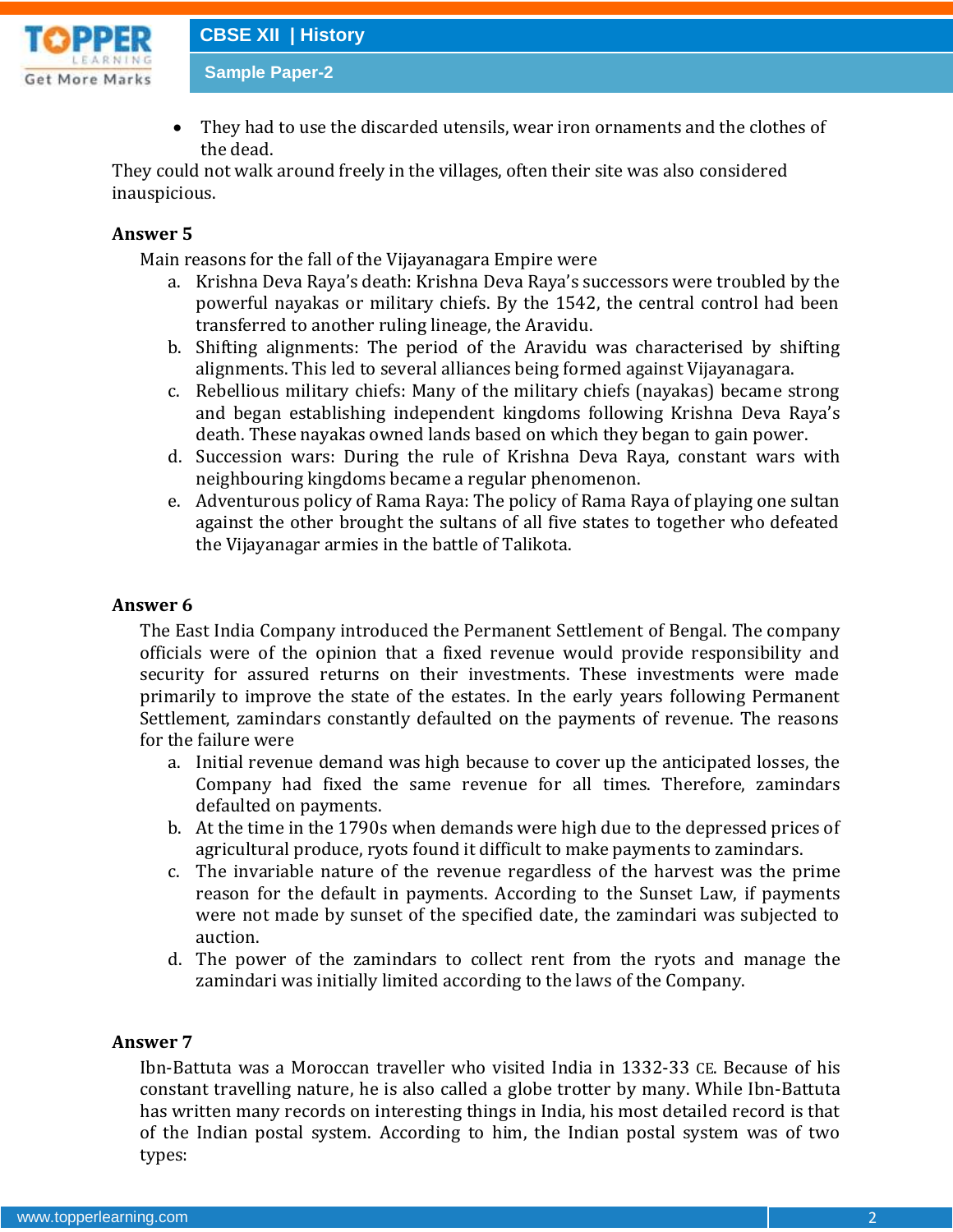**Get More Marks** 

- a. *Uluq* (horse-post) used by the royal family and *Dawa* (foot-post) meant for shorter distances and used by everyone in the village.
- b. The foot-post had three stations per mile, i.e. one-third of a mile. In populated villages, at every third of a mile, three pavilions were made with men seated awaiting the post to arrive.
- c. Each man carried a two-cubit long copper rod with a bell. He held the letter in one hand and the rod in the other. On hearing the sound of the bell, the next person on the pavilion got ready to run. This process was repeated until the letter reached its destination.
- d. Foot-post was quicker than horse-post and was thus used to transport fruits and other items.

#### **Answer 8**

Early Bhakti tradition can be described as follows:

- a. Several poet saints emerged around whom a whole community of devotees emerged.
- b. Brahmans were the most important intermediaries between humans and gods for all times to come.
- c. Two main types of Bhakti traditions emerged—*saguna* (with attributes) and *nirguna* (without attributes). The former focused on worshipping specific deities such as Shiva and Vishnu along with their incarnations, whereas the latter emphasised on worshipping the abstract form of god, mainly worshipping in the true form.

#### **Answer 9**

Black towns were parts of towns where Indians lived. According to the town planning strategies of the British, towns were divided into White towns and Black towns. The former were for the British, whereas the latter were meant for Indians. In the later part of the 19th century, the British felt the need to improve the conditions of these Black towns. This was due to the amount of chaos, filth, anarchy and diseases in these areas. Also, when the epidemics of cholera and plague started spreading in these towns, the British became speculative that they might spread to the White towns as well. Hence, these Black towns needed improvement, cleanliness and hygiene.

# **Section-II Value-Based Question**

#### **Answer 10**

India is a democracy. We elect our own leaders. Every five years, based on the positives and negatives, the leaders are either changed or retained. For the common person, the supreme leader in a country is the Prime Minister. He is the one who takes all the decisions for them. Each citizen of the country knows his/her rights and duties as given to them by the Constitution. There is complete transparency as to what the Constitution has given to us and what are the limitations attached to it. This is why a common Indian person is free to stand up if in case anything is not according to the records.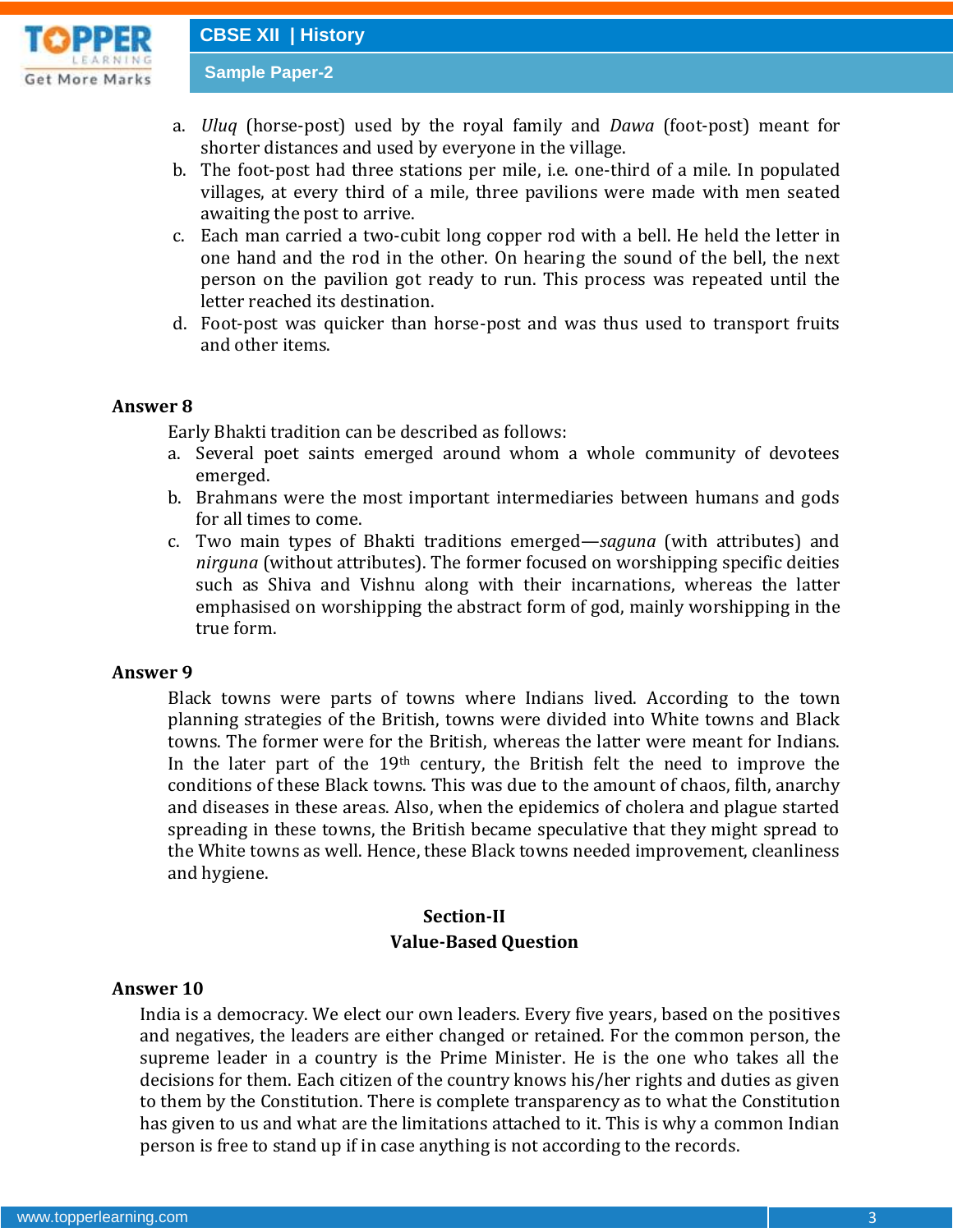## **Part-C**

# **Long Answer Questions**

## **Answer 11**

As the Cripps Mission plan failed, Mahatma Gandhi decided to launch his final and third important movement against the British rule. This was the 'Quit India' movement which began in August 1942.

- a. Quit India was a mass movement, getting hundreds and thousands of Indians under its umbrella.
- b. This movement energised a large number of young Indians to leave their colleges and go to jail as a means of protesting the British.
- c. While the Congress leaders were fighting against the British, the Muslim League was involved in expanding their horizons.
- d. In 1945, the Labour Government came into power in Britain and decided to grant Independence to India.
- e. Early 1946 was marked by fresh elections in the provincial legislatures. The Congress had a grand victory from the general category, whereas the seats reserved for Muslims were taken up by the Muslim League.
- f. In 1946, fresh elections to the Provincial Legislatures were held where the Congress won under the 'General' category, whereas the Muslim League won with a sweeping majority the seats reserved for Muslims. This completed the political polarisation process in India.
- g. The Cabinet Mission sent to India failed to get both Congress and Muslim League to accept the federal system which would keep India as one country, while giving the provinces certain autonomy.
- h. Hence, the talks on this federal structure failed and Jinnah called out a 'Direct Action Day' for the creation of Pakistan.
- i. 16th August 1946 was the day on which riots broke out in Calcutta and spread to other parts of Bengal.
- **j.** In February 1947, Lord Mountbatten replaced Wavell. Indian leaders were called for one last round of talks. After much discussion, it was decided that India would be freed from the British rule.

## **OR**

Gandhiji's mass appeal was undoubtedly genuine in the context of India.

Gandhiji is regarded as the Father of the Nation. It was under his help and guidance that India was able to attain Independence. His mass appeal was genuine in the following ways:

- a. His political movements unleashed popular action which was unmatched by the colonial rulers. The amount of his supporters seemed unbelievable by the British. By word of mouth, thousands of students boycotted their schools, lawyers went on strike and teachers did not attend schools and colleges.
- b. His image and appeal among the poor was distinct. He was considered sacred by the people of villages. To protect the handicraft industry, he promoted the charkha and he himself began to wear a simple dhoti.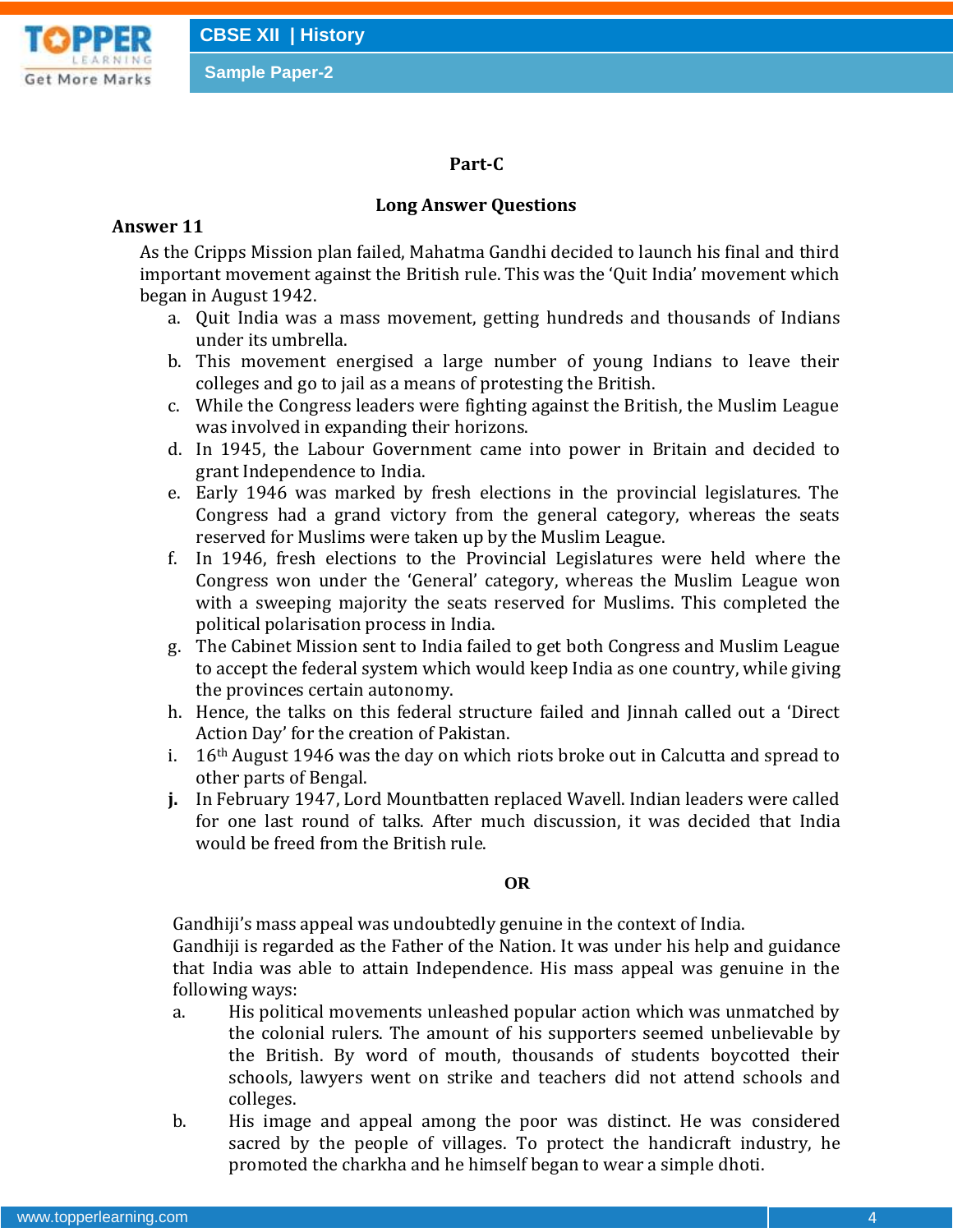**Get More Marks** 

- c. His ideas helped in broadening the ideas of nationalism. It was under his guidance that India began its struggle for Independence.
- d. He abolished untouchability—a way of discrimination in society. He regarded these people as *harijans* and prohibited any form of discrimination against them.
- e. His ideal of non-violence created much of an understanding of India and among the British not in India. Decisions about the freedom of the country were taken under the expert guidance and help of Gandhi.

## **Answer 12**

Francois Bernier was a French doctor, political philosopher and historian. He stayed in India for twelve years in the Mughal Empire and studied it in detail. One of the most detailed descriptions has been on the landownership pattern in India. According to Bernier:

- a. An important difference in agriculture between India and Europe was the lack of private property and Bernier was a supporter of private ownership of land.
- b. In India, the land was owned and controlled by Emperors; this Crown ownership was harmful to both state and people.
- c. According to Bernier, Mughal rulers held lands which were distributed to nobles leading to disastrous consequences for the people.
- d. The absence of private ownership thus prevented the improvement of the peasant's land due to the non-transferable nature of property.
- e. This had led to a uniform ruining of agriculture, oppression of the peasantry and a constant decline in the living standards of people in India, except the aristocracy.
- f. Indian society consisted of undifferentiated and impoverished people who were dominated by a small minority of the rich and powerful ruling class.
- g. There was an absence of 'middle class' between the richest of the rich and the poorest of the poor in India.
- h. The condition of towns was very poor only due to Crown ownership of land.

#### **OR**

**Ibn Battuta** was a globe trotter. He travelled to different parts of the world while discovering and acknowledging new things. While in India, he gave a detailed description of two important fruits in India—paan and coconut.

**Coconut:** His description of the coconut begins with a comparison with the human head. According to his description, some trees in India resemble palm trees. Also, the coconut resembles a man's head with three eyes and a mouth. The inner portion is similar to a human brain. The attached fibre looks like hair.

*Paan*: He began by comparing the leaves of paan with those of grapevine. The betel tree is cultivated only for its leaves. He was really fascinated by the way paan was made. According to this description, the paan leaves were used with a nutmeg, broken into fine pieces, mixed with special paste and chalk, and the whole preparation was enormously consumed by people in India.

**Bernier was another traveller who came to India**. He has beautifully tried to bring out the plight of a woman/girl who was asked to perform sati on her husband's death. According to his description, a young girl, not more than 12 years, was asked to set herself aflame in the dreadful pit of her dead husband. She was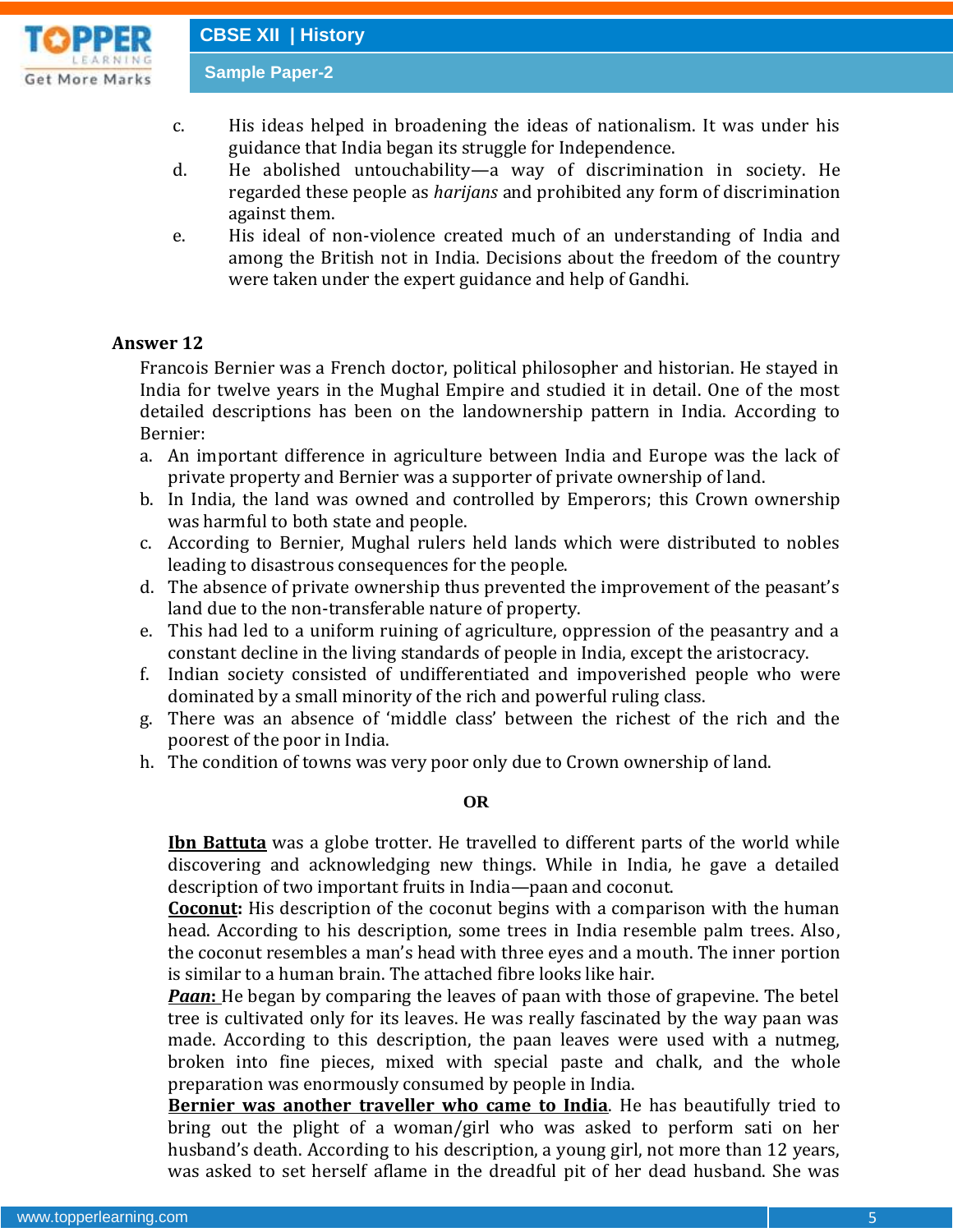

made to sit on the pit with her hands and feet tied with ropes. In no time, she was burnt alive.

#### **Answer 13**

The message given by Baba Guru Nanak Dev has been spelt out in his hymns. Some of his teachings:

- a. He believed in Nirgun bhakti, which is God should be worshipped in the true form.
- b. He was against the religious practices in society.
- c. He rejected sacrifices, ritual baths, idol worship and the scriptures of both Hindus and Muslims.
- d. For him, the 'rab' had no gender or form. He also proposed an easy way to connect to the divine—by remembering and repeating his name through hymns. These hymns were known as 'shabad'.

The teachings of Baba Guru Nanak Dev have been transmitted through singing. Baba Guru Nanak Dev would sing his own compositions in several ragas, while his attendant Mardana would play the rabab. He also organised his followers into a different community. Rules were set up for all who became a part of this community. Baba Guru Nanak Dev did not create a new religion, but after his death, his followers began their own practices and distinguished themselves from the other communities. They developed their own culture and practices which were quite different from others.

#### **OR**

Sufism was a distinct culture to emerge in Islam. According to the Sufis, it was through music that a person can be united with God. Some beliefs and practices of Sufism:

- a. They turned to asceticism and mysticism as a protest against the growing materialism by the Caliphate.
- b. They were against the opinionated definition and meaning of the Quran. According to them, Quran was holy and all which was required was to interpret it for the betterment of society.
- c. They believed that salvation could be achieved through immense devotion towards God.
- d. They regarded Mohammad as the ultimate. He was the messenger of Allah who had come to show them the correct path.
- e. The leader of the Sufis was the Sheikh. After the death of the Sheikh, his tomb-shrine or dargah became a centre of devotion for his followers.
- f. Sufi saints would converse with God through music and dancing.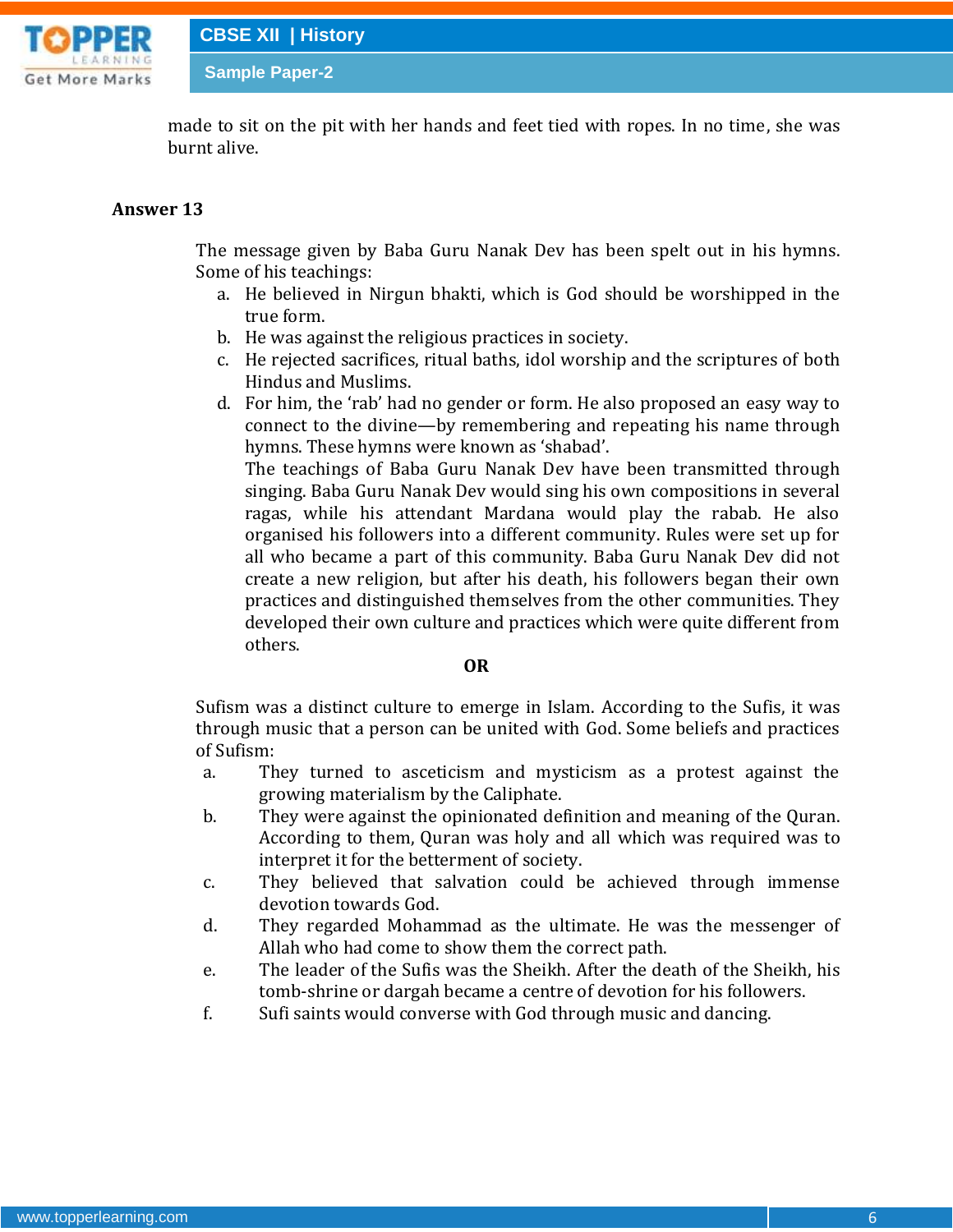

# **Part-D Source-Based Answers**

#### **Answer 14**

- i. One of the most unique features of Harappa civilisation was the drainage system as it was much advanced. While drawing the boundaries of the city, drains were laid out first and then houses were constructed. Each house in Harappa had a drain attached to the main drainage system of the city.
- ii. Each house in Harappa followed a specific architectural form: A courtyard was meant for the performance of activities such as cultural programmes, cooking and other activities. Every household had a bathroom inside the structure. Some houses also had wells. Excavations at Harappa suggest the use of a staircase which was meant to reach the second floor of the house.
- iii. The Harappan town was divided between the lower town and citadel.
	- The lower town was bigger but levelled to the ground, whereas the citadel was smaller and was constructed at a height above the lower town.
	- The lower town was meant for the common people, whereas the citadel was probably meant for the ruling fraternity.

## **Answer 15**

- a. Colin Mackenzie was an English engineer, antiquarian, surveyor and cartographer credited with the initial discoveries of Hampi. The early ruins and remains of Hampi were brought to light by him.
- b. According to the traditions and epigraphic evidences, two brothers, Harihara and Bukka Raya, founded the Vijayanagara Empire in 1336. The empire included people from different religions who spoke various languages.
- c. Krishna Deva Raya was one of the most powerful rulers of the Vijayanagara Empire. He ruled the empire from 1509 to 1529. He belonged to the Tuluva Dynasty.

He is regarded as a powerful ruler because

- a. A patron of peace and equality: Although Krishna Deva Raya's kingdom remained in a constant state of military preparedness, unparalleled peace and prosperity flourished.
- b. An unchallenged warrior: Krishna Deva Raya fought several wars with the neighbouring kings and he followed the policy of expansion and consolidation.

## **Answer 16**

a. The Muslim League demanded a measure of autonomy for all the Muslim majority areas of the sub-continent. It was only a demand for autonomous and sovereign units to be constituted as independent states.